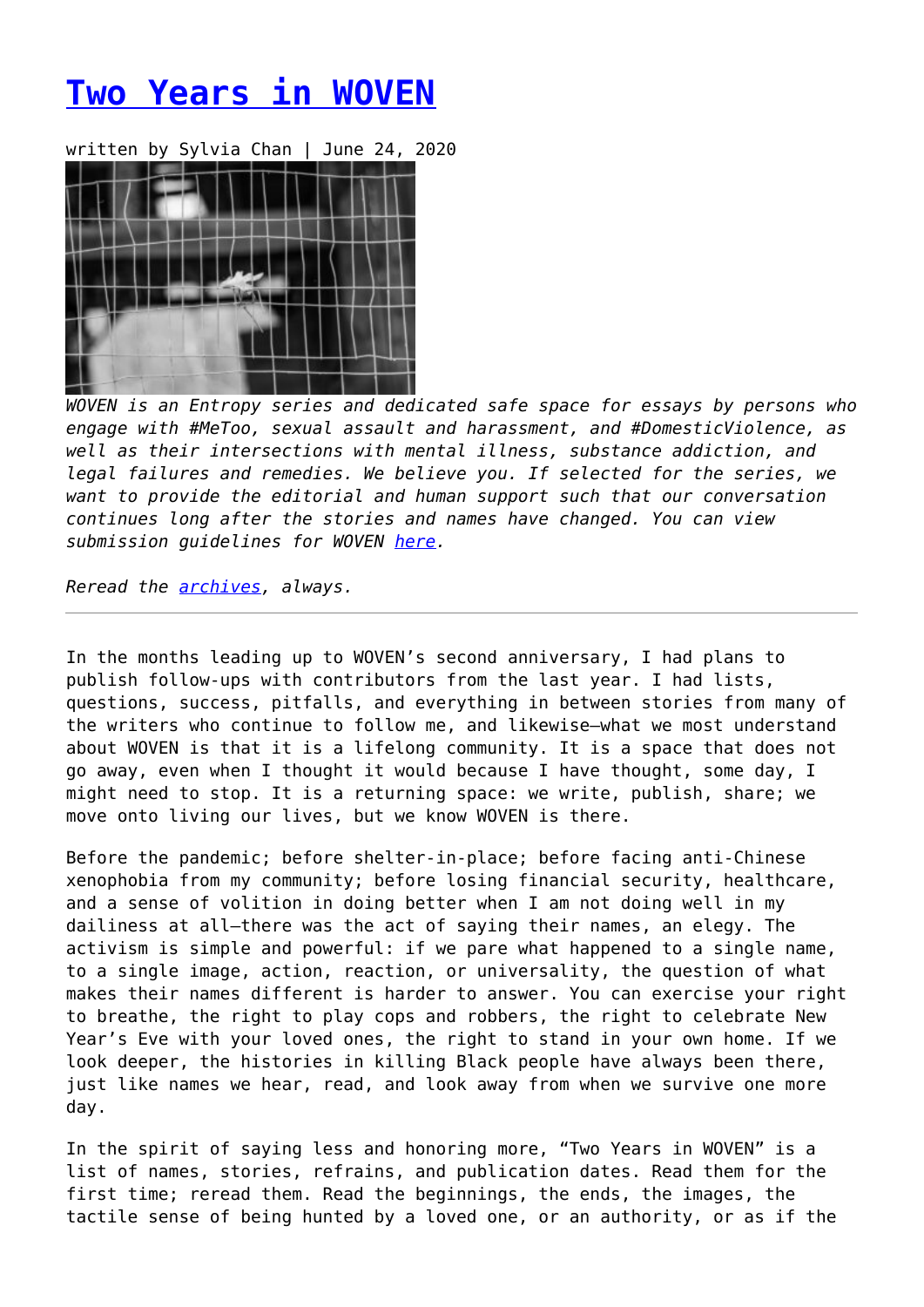demon itself is in your head, and only you see it. Read how much is hidden, remade, and remembered long after what happened. Do not forget, that like many "modern" American social actions, the need for WOVEN—for uplifting #MeToo and domestic violence voices—is not new, nor will it go away: alongside Black Lives Matter, we must recognize the intersectionality of our national and global problems. It is not a 2020 thing; it is forever. The moment we think we're doing enough is precisely when we have much more to pursue.

A safe space does not disappear when you're unable to write or plan to write weeks later or just can't do anything until you can fathom a stillness that allows you to keep going. WOVEN is still here—open for submissions, whenever you feel ready to let your story go.

#### **1. Shirley Harshenin, "[The Wait,](https://entropymag.org/woven-the-wait/)" July 3, 2019**



It doesn't matter how long you wait, whether five minutes, ten or thirty, the same shame and fear drops your gaze to the ground, assaults your skin like a thousand smashed mirror shards. Dad and daughter. Dad and daughter. Dad and daughter.

**2. Sam Juric, ["I'd Like to Order an Abortion, Please](https://entropymag.org/woven-id-like-to-order-an-abortion-please/)," July 10, 2019**



[W](https://entropymag.org/woven-id-like-to-order-an-abortion-please/photo559078795042_inner_139-364-486-368-139-708-480-719/)hen I arrive back to the waiting room I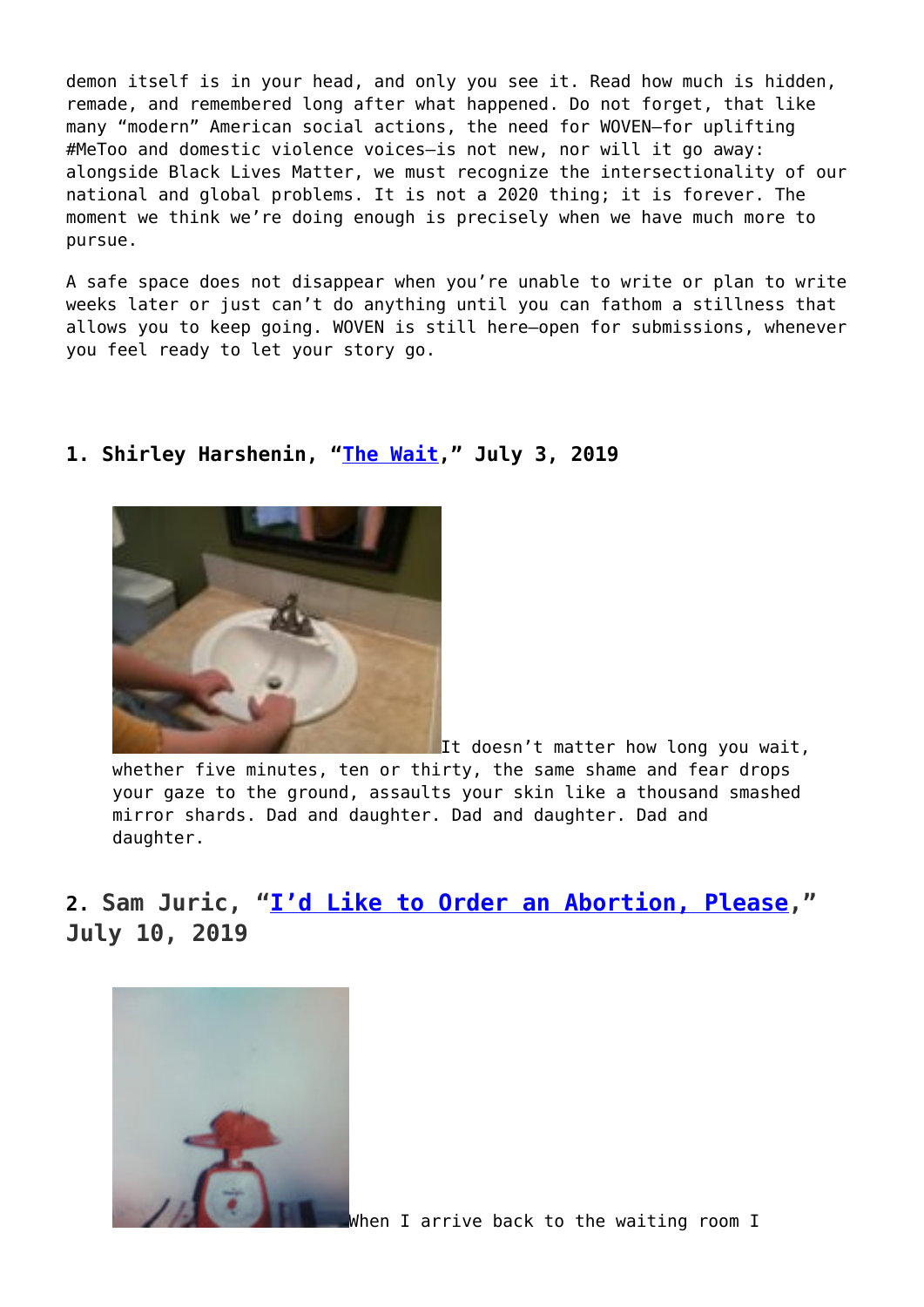wonder how much of him has remained the same. I am rearranged somehow. There he is, his hand at the small of my back, his breath in my ear, I focus in on it. I rely on it to tether me.

## **3. Adrianne Beer, "[This Skin; And All the Shame That Comes With](https://entropymag.org/woven-this-skin-and-all-the-shame-that-comes-with-it/) [It](https://entropymag.org/woven-this-skin-and-all-the-shame-that-comes-with-it/)," July 17, 2019**

She told me one day I would sit on a panel and talk about my experiences, that I would write essays that might save someone. She gave me this little sliver of future where I could proud of my



past. I hold tight to this[.](https://entropymag.org/woven-this-skin-and-all-the-shame-that-comes-with-it/birdorboxer/)

**4. Sam Heaps, "[Only Afterwards Don't Anyone Stand Close to An](https://entropymag.org/woven-only-afterwards-dont-anyone-stand-close-to-an-open-window/)**



**[Open Window,](https://entropymag.org/woven-only-afterwards-dont-anyone-stand-close-to-an-open-window/)" July 24, 2019**

Maybe just sick. When I see this image I see someone younger than her age. How odd and wrong it seems in memory and how commonplace it might have been—my naked legs resting on one of your thighs.

**5. Meera Vijayann, ["Touch Me, Touch Me Not,](https://entropymag.org/woven-touch-me-touch-me-not/)" July 31, 2019**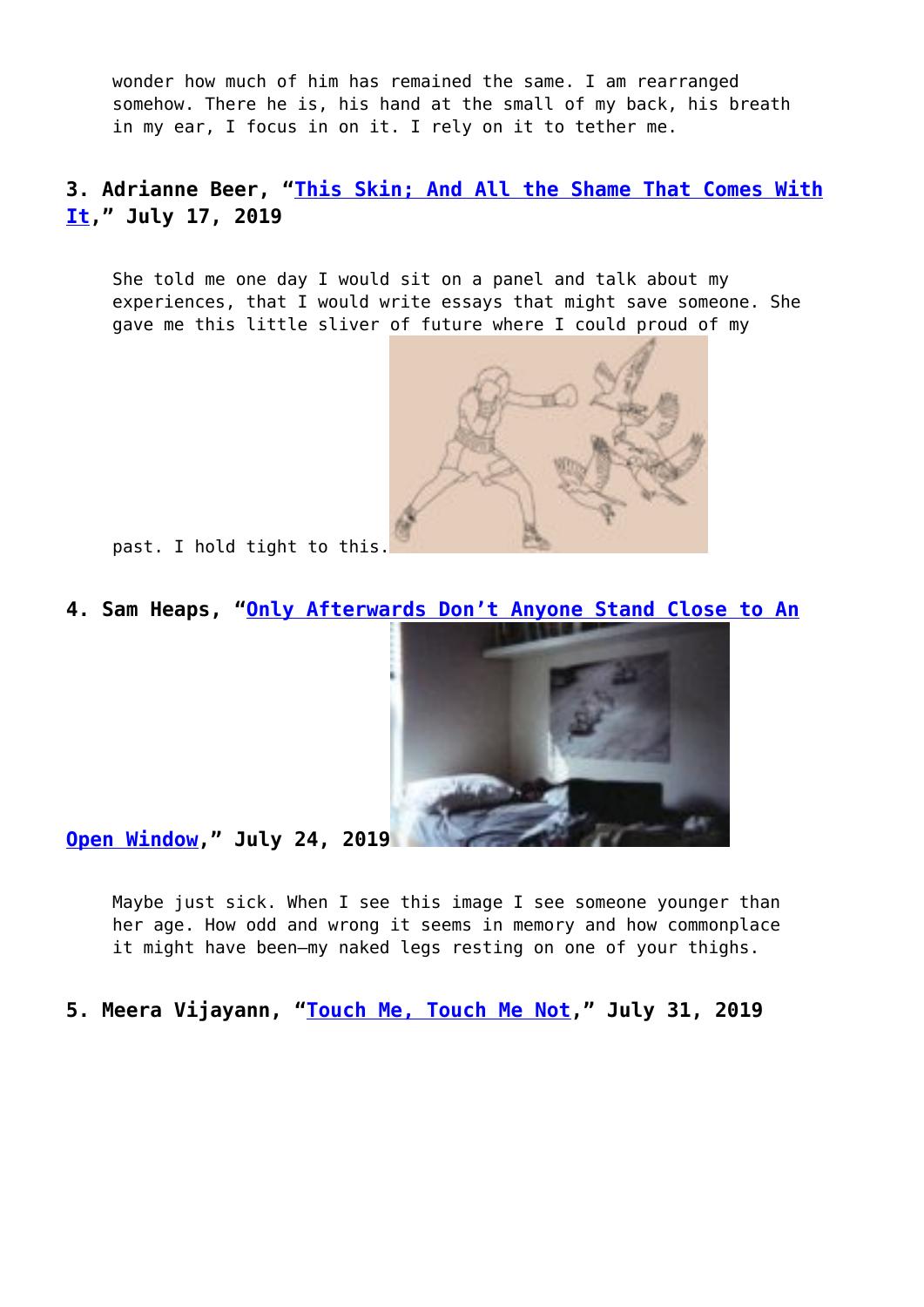

I thought of Dan's simple advice "You can always say no" – yet, there it was, the uncertainty if situations allowed for it. *But what if . . . ?*

## **6. Heather Siegel, ["We Pay,](https://entropymag.org/woven-we-pay/)" August 7, 2019**

I will do it for myself, and for my sisters. I will do it for Elena's daughters and their daughters. I will do it



Lo golpeé porque te amo.

*I beat him because I love you.*

**7. Arya Samuelsson, ["Where the Sound Lives,](https://entropymag.org/woven-where-the-sound-lives/)" August 14, 2019**



[S](https://entropymag.org/woven-where-the-sound-lives/img_3071/)ome days you wake up missing Amy, as if you knew her. When you exhaust Amy's discography, you listen to covers of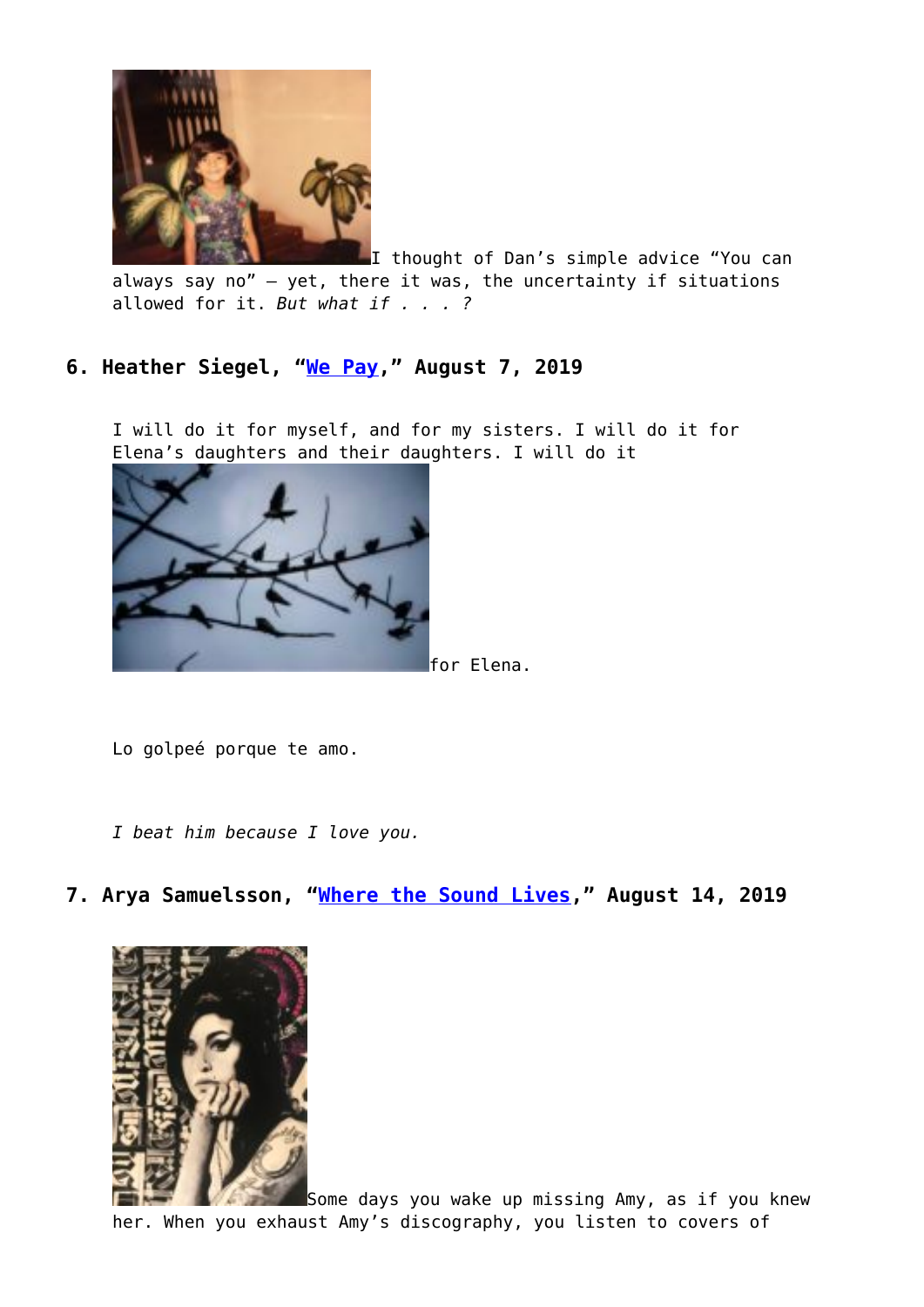her songs on YouTube. But all you can find are a host of performers attempting to imitate her husky voice, her bad girl attitude, her silver-white vocal runs like trails of cigarette smoke. Everyone seems to you a cheap impersonator. You want to breathe new life into her songs. But how do you revive a woman from the dead?

## **8. Dionne Custer Edwards, "[Light in the Well](https://entropymag.org/woven-light-in-the-well/)," August 21, 2019**

I learned that from the elders, who knew how to stay in their own peril for long periods of time. The elders did not approve of some of my choices but did not leave me alone squeezed into shapes and forms that I did not yet fit into. The elders did not give me glitter or teach me how to say *no*. They passed down security, trauma, work ethic, discipline, and submission. They gave me what



they knew.

**9. Joy Wright, ["The Why,](https://entropymag.org/woven-the-why/)" August 28, 2019**



"It must have happened to you so many times because you're beautiful," he said, his fingers touching the side of my face lightly. As if he'd figured it out. The why. Why men rape women, rape children. A brutality like this makes no sense; it happening to the same person more than once, less sense. What was it about me that caused men to rape me?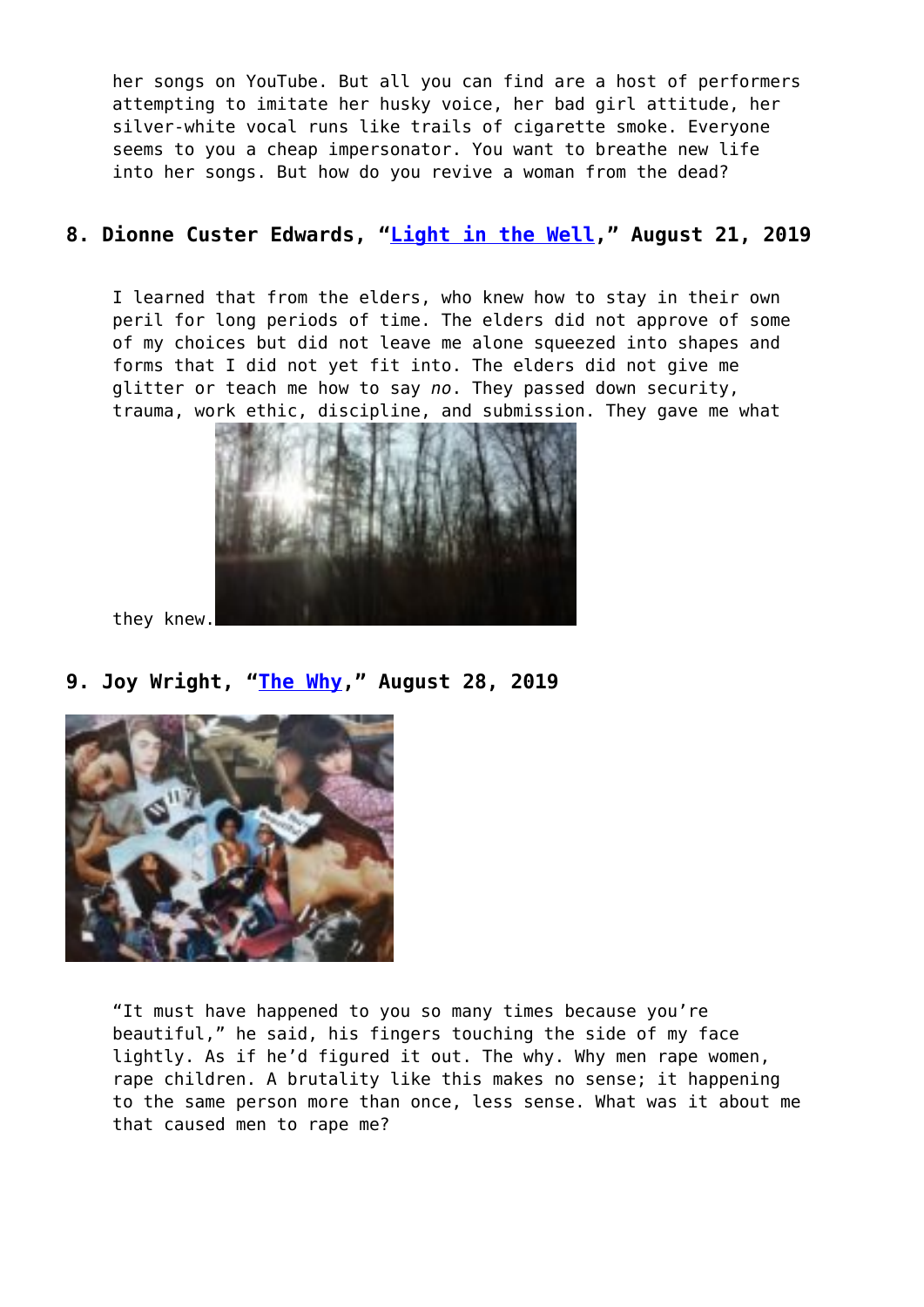## **10. Chelsea Dingman, "[In Defense of Sound,"](https://entropymag.org/woven-in-defense-of-sound/) September 4, 2019**

These "heartbeat bills" in Alabama and Georgia have generated fear that even miscarriage after the sixth week of pregnancy will be deemed a jailable offense in that women will be responsible for proving the presence of a miscarriage.

Essentially, women will have to prove the existence of something that does not exist.



This is how war enters a woman.

# **11. Alison Berglom Johnson, ["A Self That Doesn't Stay on Brand,](https://entropymag.org/woven-a-self-that-doesnt-stay-on-brand/)" September 18, 2019**

To assert identity meant I might be judged for that identity. And



i[n](https://entropymag.org/woven-a-self-that-doesnt-stay-on-brand/img_4873/) a small tow n in the state of the state of the small town in the state of the state of the state of the state of the state of the state of the state of the state of the state of the state of the state of the state of th

dangerous, it could mean being cut off socially or worse, gossiped about. Gossip isn't idle; gossip is designed to punish those who mar the status quo.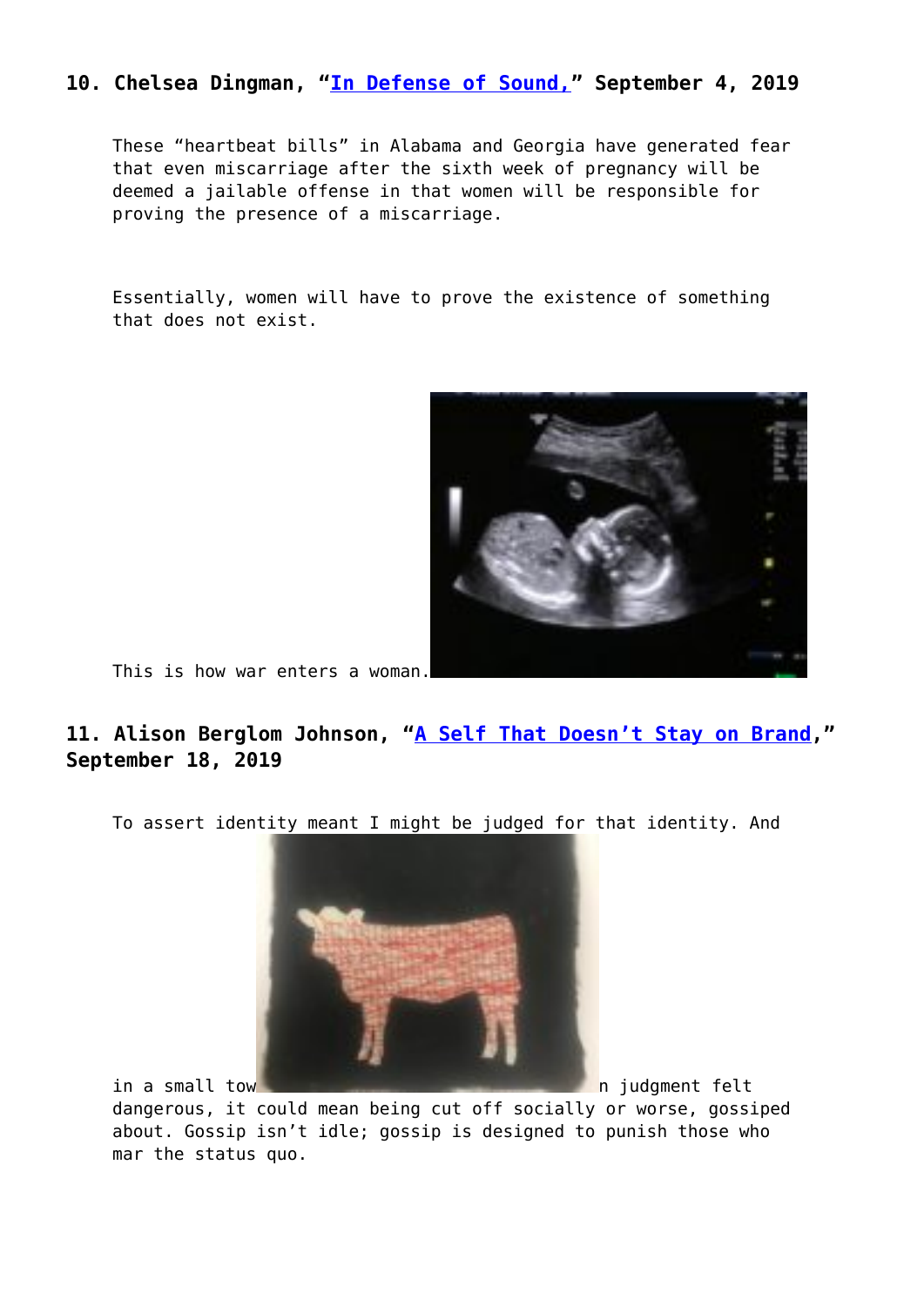#### **12. Rachel Laverdiere, ["Because,](https://entropymag.org/woven-because/)" September 25, 2019**



[B](https://entropymag.org/woven-because/fenceline/)ecause if I stay my independence—my sense of humour and my accomplishments—might crumble away while I sleep. If I get too comfortable, maybe I'll disappear. Because the stoic mask I've perfected throughout the years might come loose—and what if I discover I'm still that little girl who was petrified of the world?

**13. Dakota Dracon, ["How To Become a Runner—A Braided Essay,](https://entropymag.org/woven-how-to-become-a-runner-a-braided-essay/)" October 9, 2019**



[T](https://entropymag.org/woven-how-to-become-a-runner-a-braided-essay/draconi-headliner-image-2/)he mother's hand on the child's head. holding it under water. The child desperately kicking and flailing her limbs. Thrashing around. Fighting for her life. Until she runs out of air, stops moving. The child is at peace. The mother's hands, beating on the child's chest. Bringing the child back to life. Water spewing from the child's lungs.

## **14. Kristin Wagner, ["Ocean Poetics: A Mother Study in Waves,](https://entropymag.org/woven-oceanic-poetics-a-mother-study-in-waves/)" October 16, 2019**

I have carried my mother-story across decades from paragraphs to fragments to scribbled shapes left in journals and on walls and on my own skin; I have painted on old photographs of her; I have made cut-ups from print outs of our text conversations; I have written her name on stones I collected at the beach and laid on the floor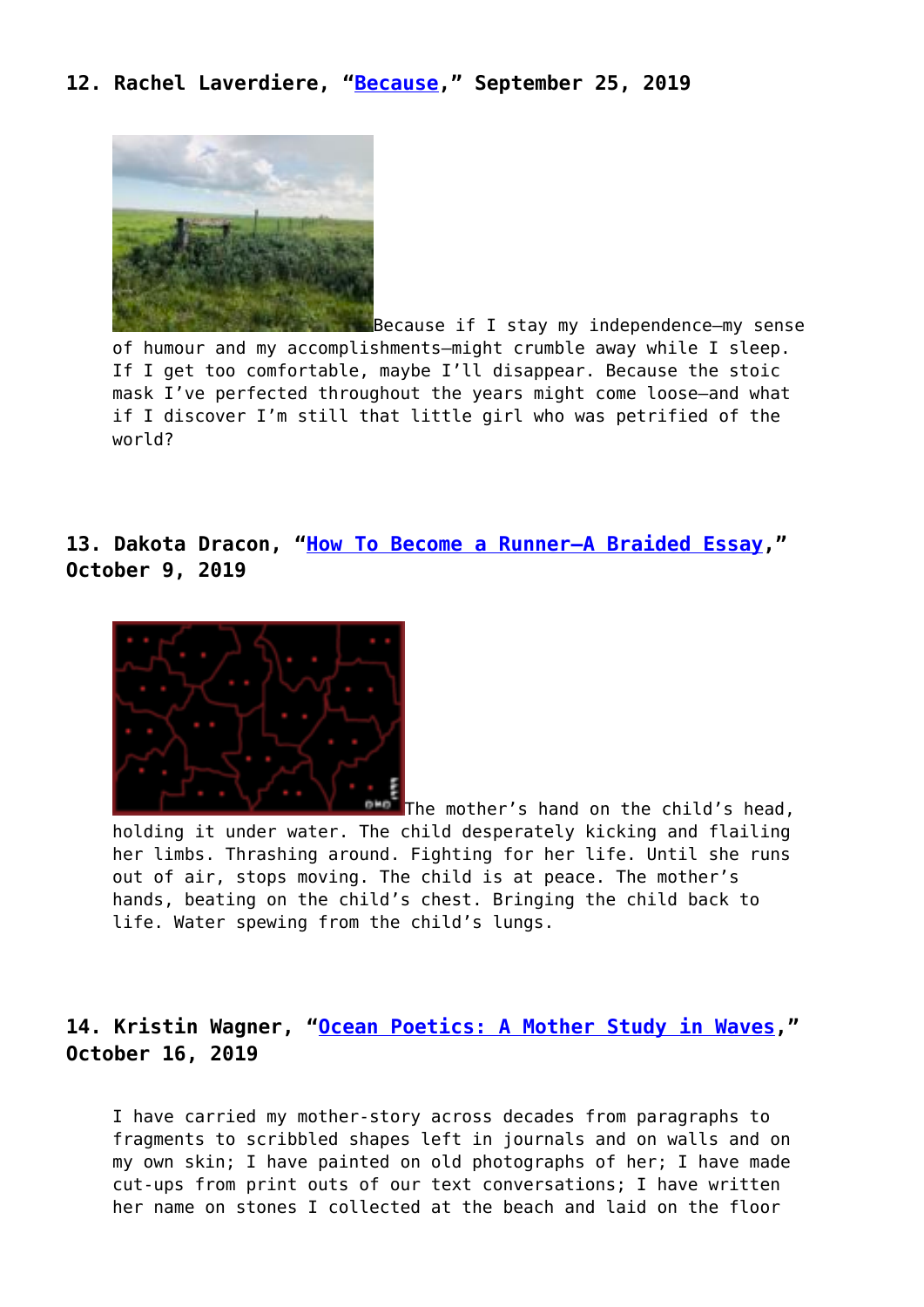of my room and placed the stones on my body and waited for the language to rise; I have swum in the ocean thousands of miles from the one she grew up in and tried to feel all the stories curling around the waves; all the mothers and daughters and coastlines and floods; I have stared at my mother across dinner tables and hospital beds and watched the architecture of her body become more



and more diaphanous.

#### **15. Jocelyn M. Ulevicus, "[A Map of Survival,](https://entropymag.org/woven-root-systems/)" October 23, 2019**



[W](https://entropymag.org/woven-root-systems/img_5526/)hat I remember most about that day was the light: It is mid-afternoon, and there are tiny specks of dust undulating in the yellow-white light filtering in through the curtains. I climbed onto the couch and before moving my face toward the heap of pink flesh, I notice the tiny pot of purple flowers on the window sill. I think they were violets.

(*Between you and me: I sometimes wonder about the memories I cannot recover, and whether or not I should be grateful for that.)*

## **16. Marianna Nash, ["The Fleabag Priest Needs Therapy](https://entropymag.org/woven-the-fleabag-priest-needs-therapy/)," October 30, 2019**

When the panic attacks began, they seemed like more of a strange nuisance than a physiological fire alarm. *Butterflies,* I told myself. I resented those butterflies. My self-image was so poor, it had never occurred to me that I was being hurt, but only that I was too closed-off, too guarded, too stubbornly, irrationally unwilling to trust this person who was trying so hard to be my friend.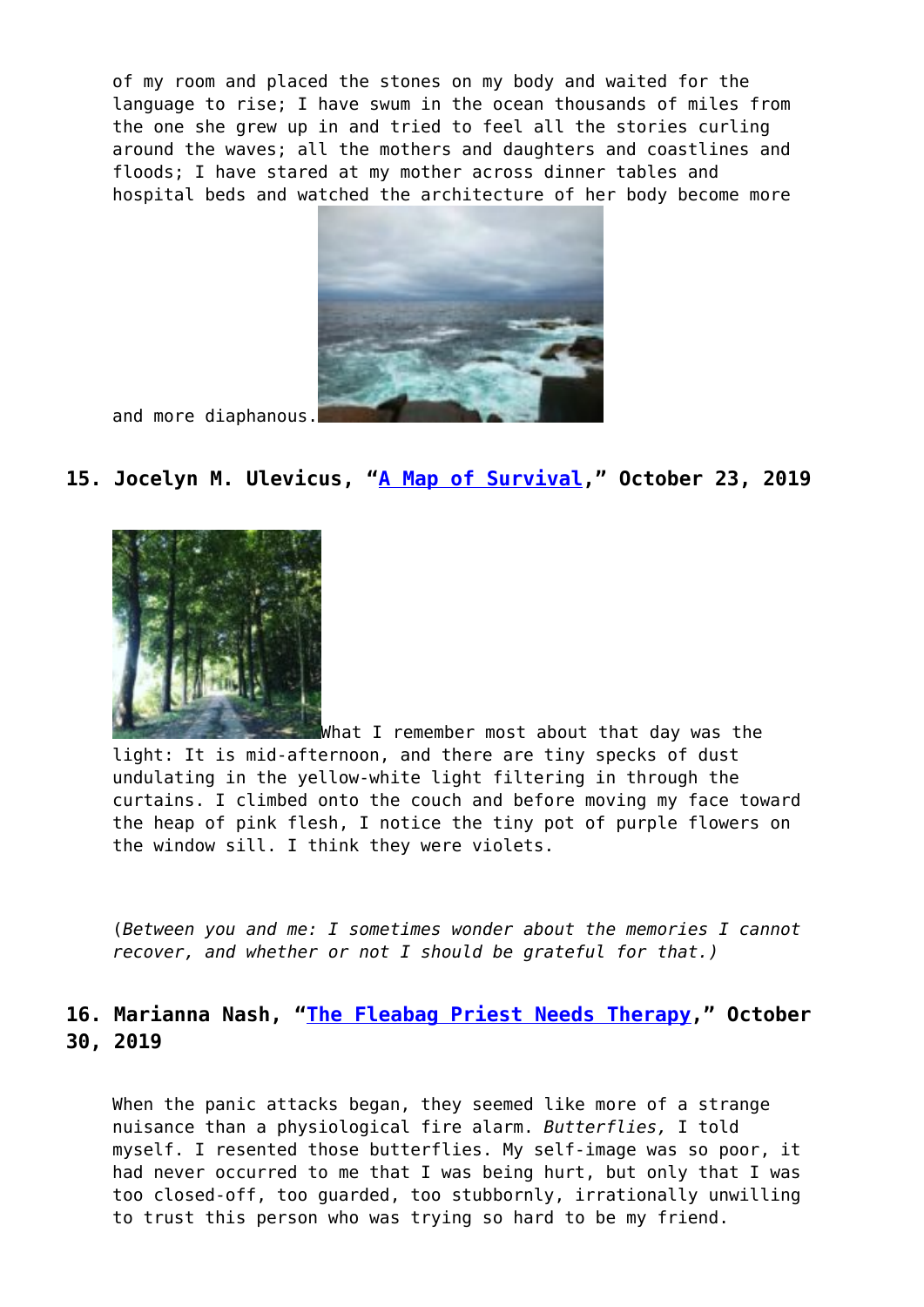

# **17. Brooke Knisley, ["My Statutory Rapist and Me,](https://entropymag.org/woven-my-statutory-rapist-and-me/)" November 13, 2019**

It starts insidiously slow, "she'll be a looker when she's older" and moves to "you have a beautiful body" when the public eye is removed or willfully ignorant. And when men are caught or called out for this behavior, we give them a slap on the wrist and condemn the girl for being too immature with her maturity.



**18. Melanie Chartoff, "[Greeks Bearing Gifts,](https://entropymag.org/woven-greeks-bearing-gifts/)" November 20, 2019**



No—not yet baby—this thing. I can't personalize, can't think about its feelings.I must call it "it." We haven't met. It doesn't know me yet. It doesn't know my face or voice. It can't blame me. I did not invite its life. He did. We were forced together like a blind date, mismatched by an enemy in an arranged rape.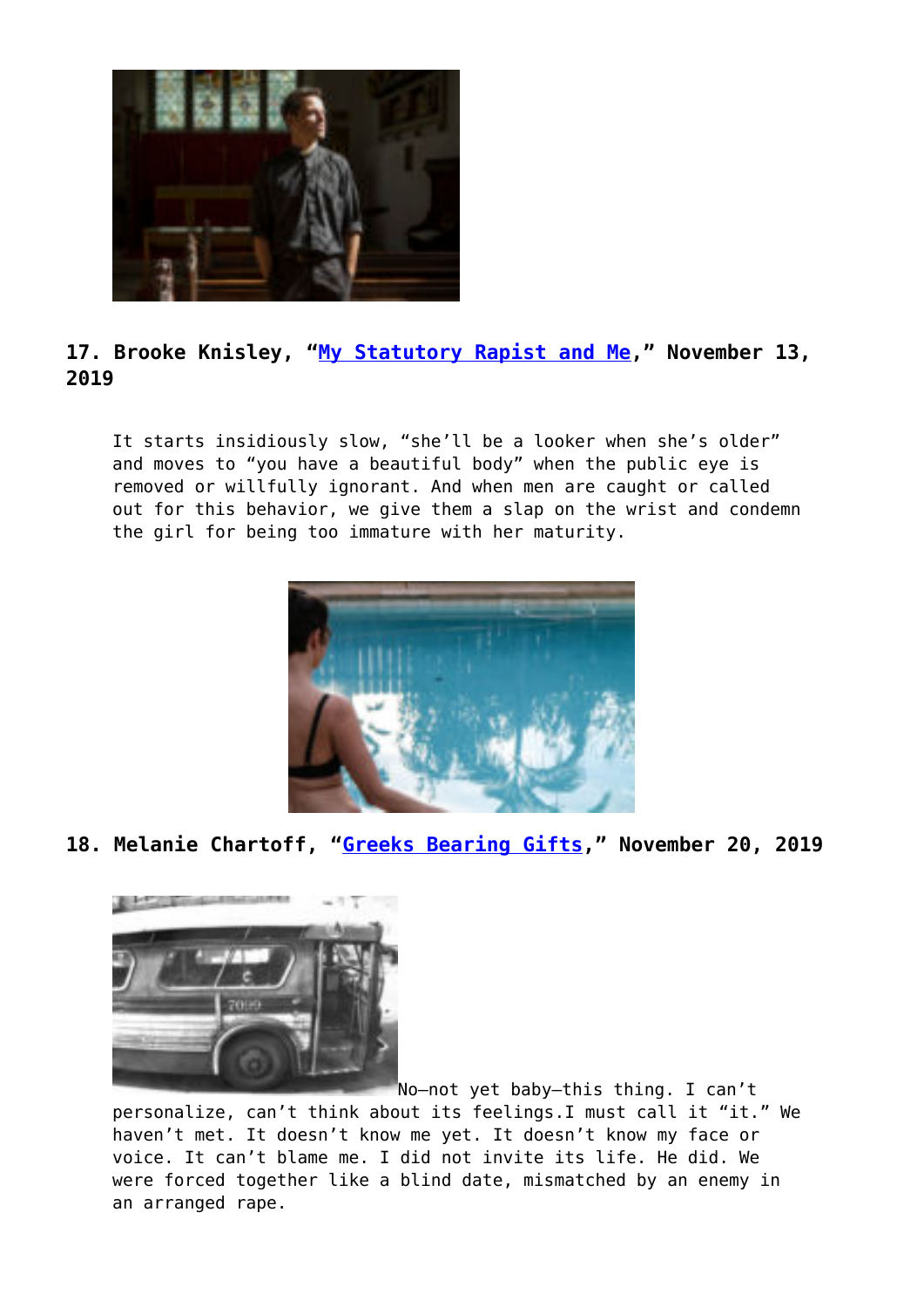## **19. Anonymous, ["Rebuilding in the Wake of Hurricane R](https://entropymag.org/woven-rebuilding-in-the-wake-of-hurricane-r/)," November 27, 2019**

The sad truth is that perhaps we cannot fully blame such people, because they're incapable of simulating the deep upheaval that it causes to the psy-che, not having experienced it themselves. What they don't realize is that kindness paramount importance to the victim. Nothing burns more than telling your story to an unsympathetic or even apathetic ear; to have your vulnerability trampled upon and yourself ripped open and exposed to scorn. I hope what I wrote demonstrates that sexual assault causes longstanding



invidious effects.

# **20. Erika Gallion, ["Grace](https://entropymag.org/woven-grace/)," December 4, 2019**



Grace in the way she plucked her eyebrows, wincing in a slow, measured metric; grace in the smell of her perfume, which I'd seek when she wasn't home, opening her closet door and inhaling; grace in the black wool robe she wore on Christmas morning, and how compatible a coffee cup looked in her hand; grace, even, in the box I once found in our bathroom closet, a douche, never opened, the box covered with dust.

# **21. Hannah Anderson Harris, ["I Ruined His Weekend](https://entropymag.org/woven-i-ruined-his-weekend/)," December 11, 2019**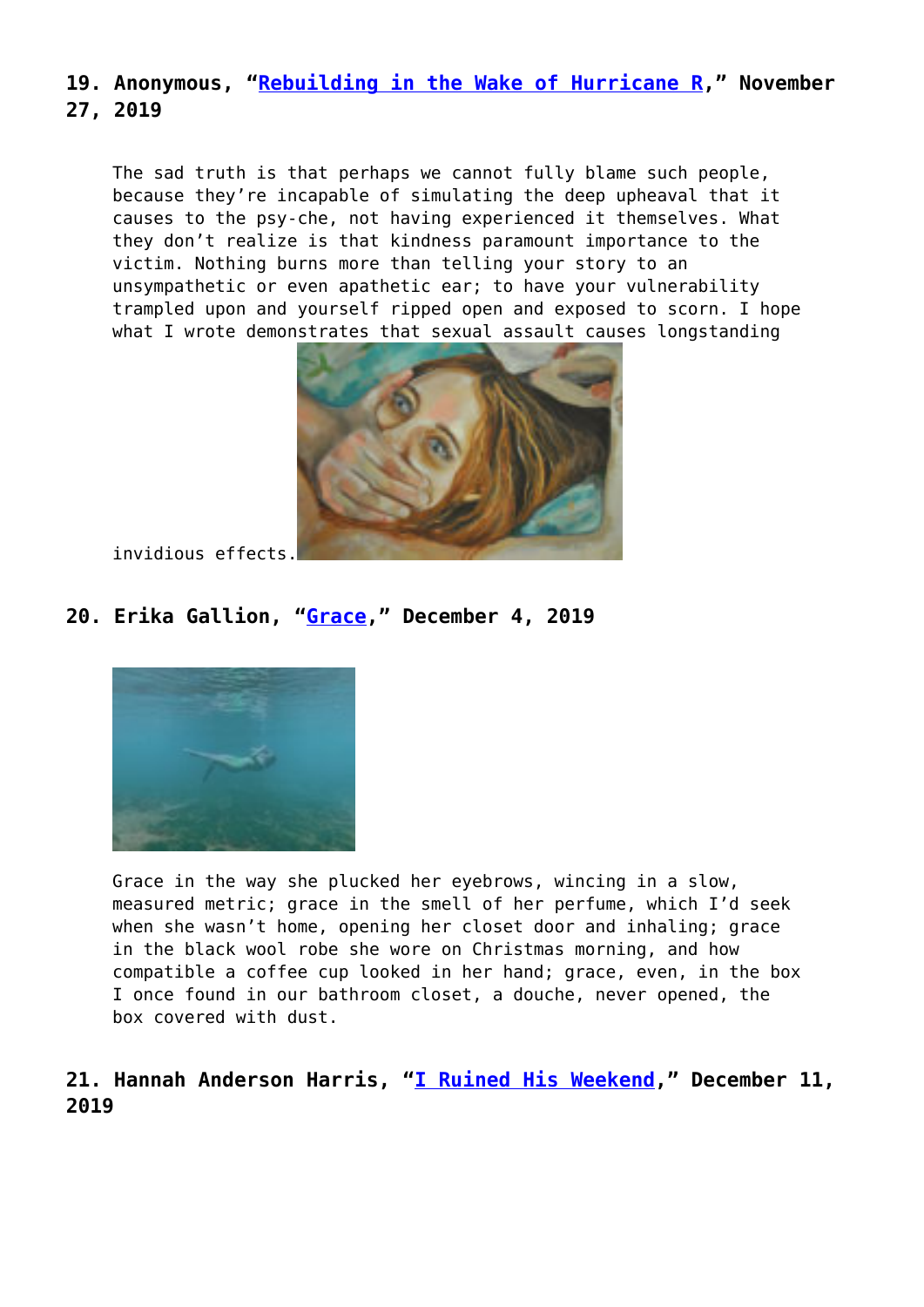

[I](https://entropymag.org/woven-i-ruined-his-weekend/matthewhenry_unsplash/) tell this judge the truth, even though I know I'm not the right kind of victim. I know chances are high that the man looming above me will listen to me say "drinking" and "dancing" and "festival" and hear "careless", "frivolous", "slut." I tell him what actually happened even though he'd probably like it better if I said something like "stayed late at work" or "walking to my car from a self-defense class" or "parking garage with my keys between my fingers."

## **22. Kim Dressler, "[The Soft, Blue Blanket](https://entropymag.org/woven-the-soft-blue-blanket/)," December 18, 2019**



I fell into an abyss and didn't want anyone to extend a rope. Kimmy, was an innocent liaison, often whispering in my ear, *he shows you love; he loves you; it's okay*.

I loved Nick. At least I thought I did with zero love for myself. I couldn't, well, wouldn't leave him. Being with him filled the emotional hole left in the wake of my childhood, feeling unloved by my dad, silencing any lingering doubt.

**23. Lishani Ramanayake, ["The Softest Parts,](https://entropymag.org/woven-the-softest-parts/)" January 8, 2020**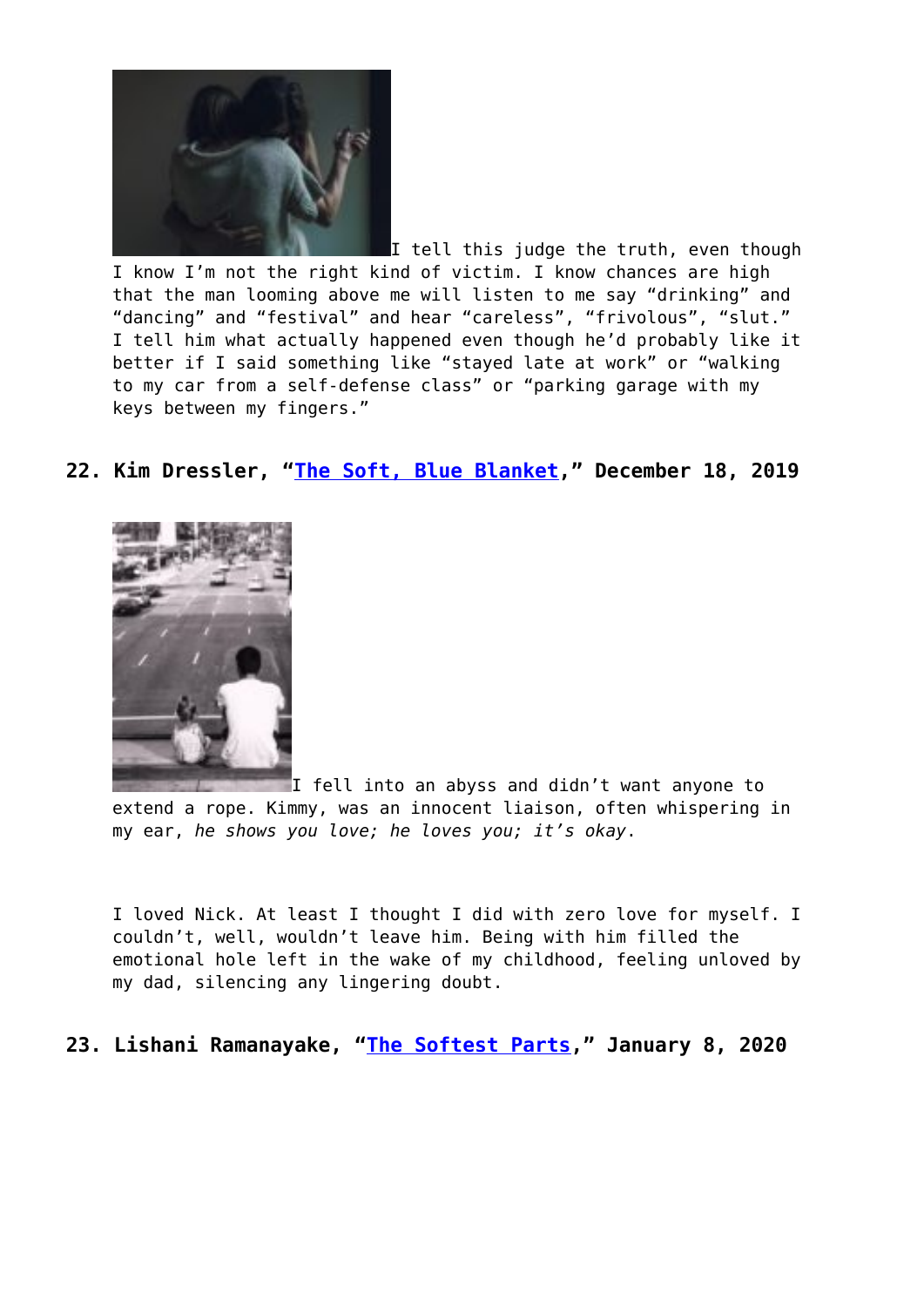

[I](https://entropymag.org/woven-the-softest-parts/image-1-2/) didn't know any of their names, but I knew how they died. How they hung themselves with ropes attached to ceiling beams, how they threw themselves on to train tracks, how they choked themselves with their school ties in the girls' bathroom. How alone they were, in the end, weighed down by the purpled, bruised burden of their grief.

## **24. Eugene Massey, ["<3 Twins at Wedding <3,](https://entropymag.org/woven/)" January 15, 2020**



I am not taking pictures with him

anymore. I can't. No pictures means no evidence to incriminate me. No evidence means safe from what viewers might see. Photos say, *I love him, and we're cute side by side, and we are great and not rapists*. Photos lie, and I am an honest person. Photos say, *I love you, and I excuse your deeds*. Photos pretend *oh, I had no idea he did that*. Photos pretend: *Do you* really *think he would do that*?

#### **25. Rory, "[Invited,](https://entropymag.org/woven-invited/)" January 22, 2020**



I felt like not a single person in my family valued my feelings over preserving their relationship with this family. The worst part of this whole thing is not the abuse; it's that my family didn't stand up for me.

**26. Chelsea Bock, "[The Cruelty is the Point,"](https://entropymag.org/woven-the-cruelty-is-the-point/) January 29, 2020**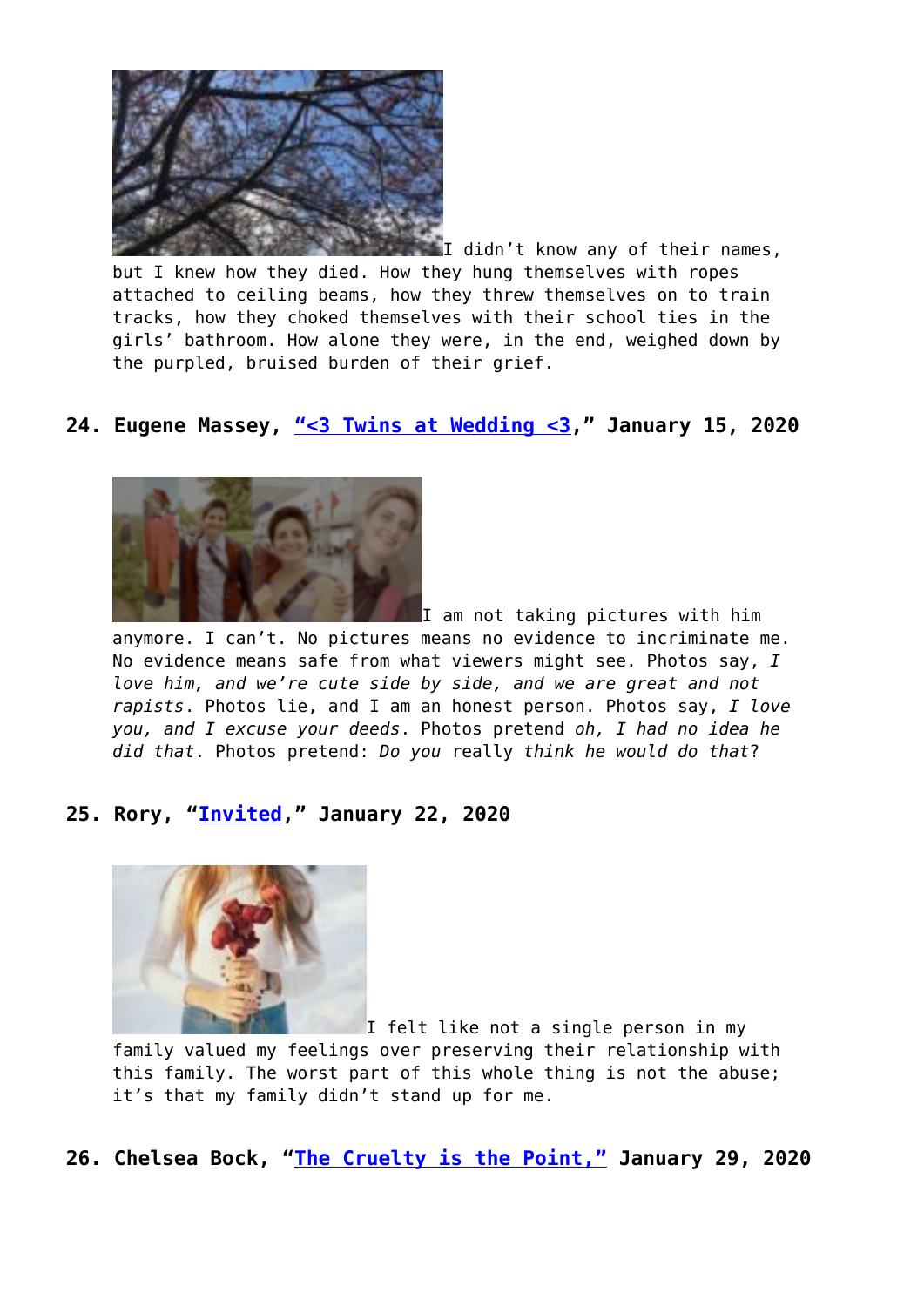

[I](https://entropymag.org/woven-the-cruelty-is-the-point/img_4145/)n a small town this means acting like one of the boys while aggressively letting them know you're still a girl, watching rifles go off at bonfires and breaking into the quarry after midnight to swim. It entails forcing laughter when someone makes a rape joke or is thrown out of a bar for shoving his hand between a girl's legs. Everything is a game.

# **27. Sarah Millar, "[The Flesh](https://entropymag.org/woven-the-flesh/)," February 7, 2020**

I am told my story is too generic, by my own team's angry mob. Our collective primal screams have become the noise over which other people debate body politics and shifting sexual paradigms, autonomy and affirmative consent. Silenced by a hashtag, made ordinary by the ubiquity of performative outrage. What were whispers, once hushed, are now the songs of last year's summer; at once recognized



and unsung[.](https://entropymag.org/woven-the-flesh/image0-4/)

## **28. Vivian Cadbury, ["Say Uncle,"](https://entropymag.org/woven-say-uncle/) February 12, 2020**



[A](https://entropymag.org/woven-say-uncle/cadbury001/)nd wouldn't it be terrific if the fairy tale could end there? If *happily ever after* meant that Snow White didn't ever dream she was back in the coffin, or Harvey's hotel room, or her uncle's kitchen? But even now the memories can punch her in the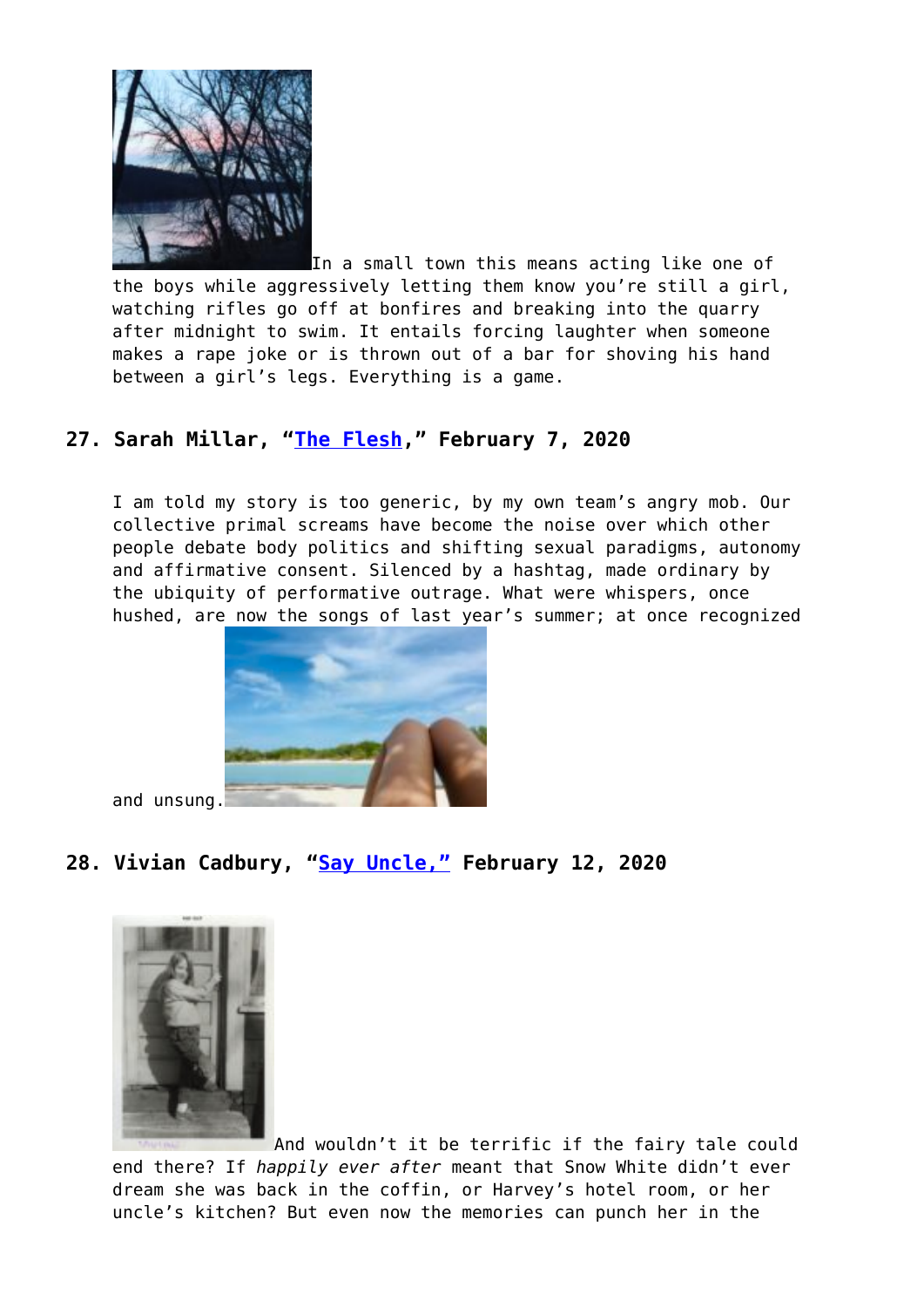gut, cut her like a knife, hurl her to the ground. Even so many years later, blessed with family and friends, fulfilled by her work, she can be undone by a single word or by the glimpse of a shadow behind her.

**29. Rachel Swatzell, "[Don't Speak: Hush in the Heat of Thrush](https://entropymag.org/woven-dont-speak-hush-in-the-heat-of-thrush/)," February 19, 2020**



[A](https://entropymag.org/woven-dont-speak-hush-in-the-heat-of-thrush/girl-in-the-field-with-red-poppies-2560x1600_47679-mm-90/)ll I can say is "this is what happened" and "this is how I feel," hoping there is someone out there that feels the same, but compelled to get help and work past their fears. I want to help the lives of the women I know and cherish, the women I don't, the women who are gone, to be a catalyst of light in their remembrance, and the women in the dark, reminding them we are simply not defined by our pasts.

# **30. Emily Van Duyne, "[A \(Rape\) Culture of Respect](https://entropymag.org/woven-a-rape-culture-of-respect/), February 26, 2020**

I have had colleagues tell me I'm on a suicide mission by speaking out like this about sexual assault. Like the aforementioned example, it's a potent metaphor. After all, I am still junior faculty. It would be relatively simple to find a reason to get rid of me.

But if I, if someone, doesn't talk, who is silenced? Whose life is



ruined?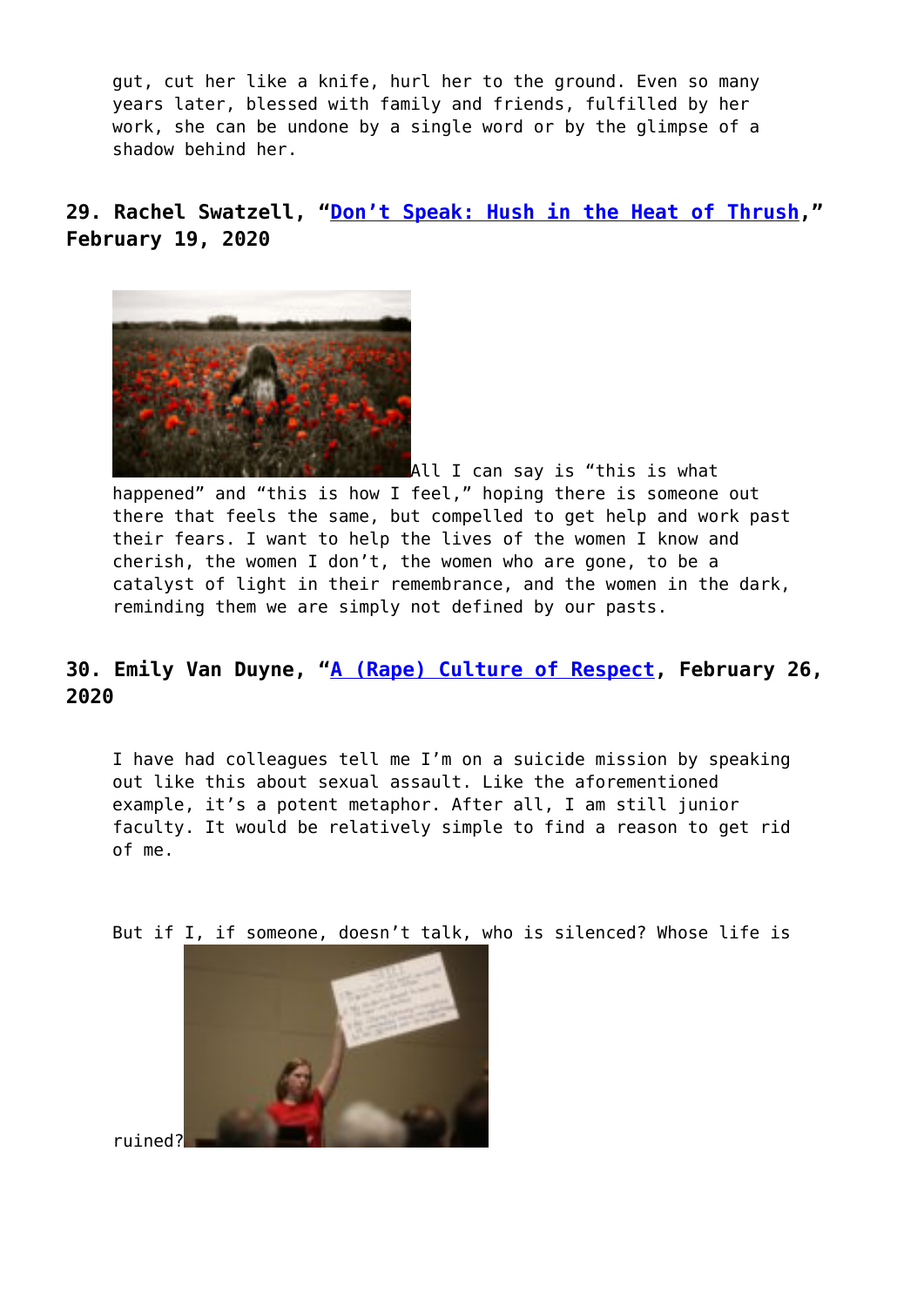#### **31. Jim Ross, "[Witness to Sexual Assault](https://entropymag.org/woven-witness-to-sexual-assault/)," March 11, 2020**



The bottom line: when any observant bystander crosses a line and assumes the risks attendant to being a witness, no matter what the ostensible offense, there can be a price to pay. Therefore, it is important to provide all reasonable protections to witnesses, who can pay a bloody price for speaking up, especially when the accused is hostile.

#### **32. Azaria Brown, "[An Architectural Salvage,](https://entropymag.org/woven-an-architectural-salvage/)" March 18, 2020**



VOICEOVER

So, I do it. I stare at the floor the entire time. Holding my breath, counting the seconds. Wishing I didn't exist, knowing I will exist more than before. He will become an unwanted nuisance. I will begin to hate the person he is. And the person I am. My skin begins to peel from my hands as if I'd dipped them in glue. I think my body was attacking itself. Punishing me for letting him sit on my mom's blue couch.

**33. Danielle DeTiberus, ["An Inciting Incident: Memory as Blank](https://entropymag.org/woven-no-inciting-incident-memory-as-blank-space/) [Space](https://entropymag.org/woven-no-inciting-incident-memory-as-blank-space/)," April 8, 2020**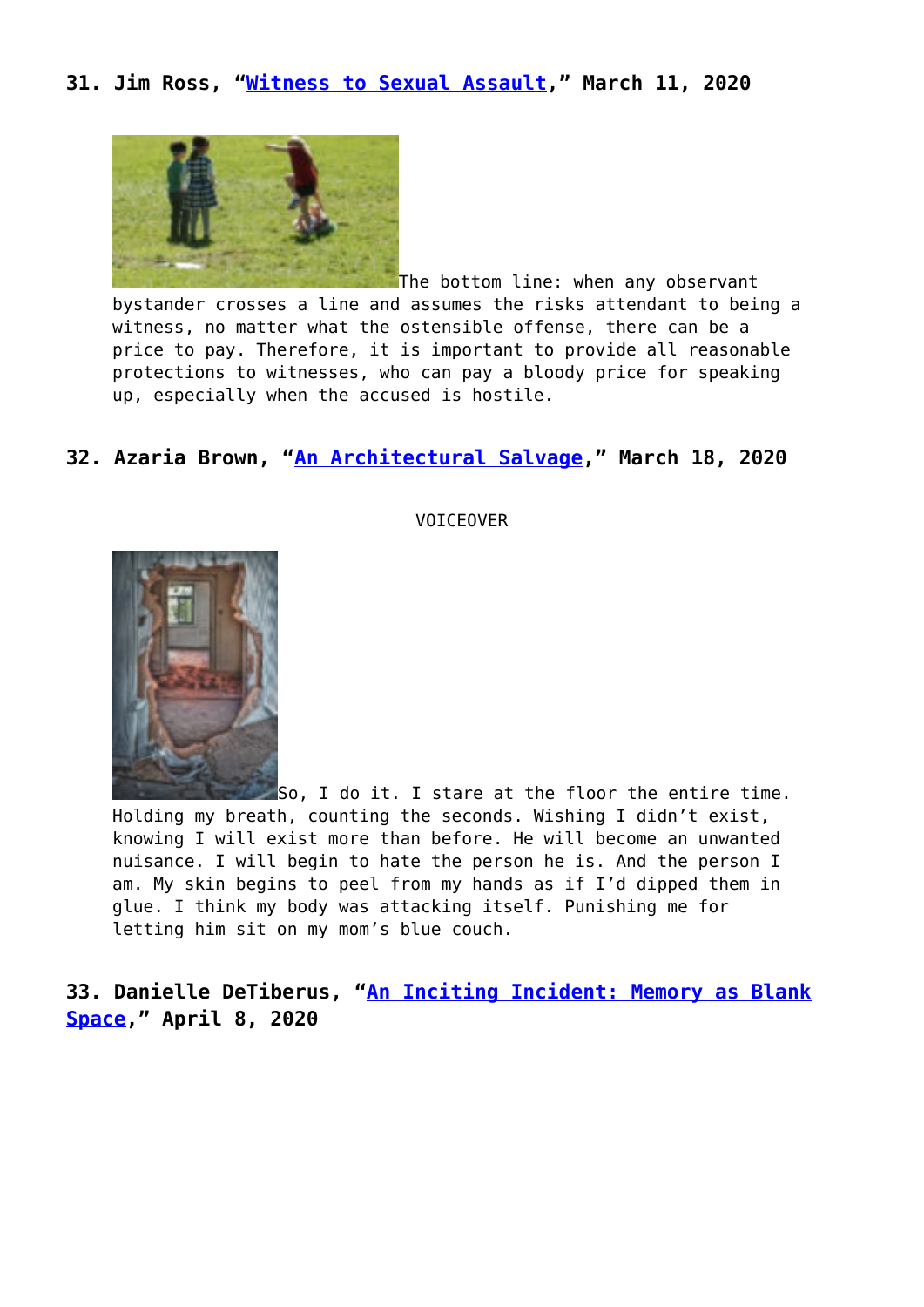

The light behind him casts the silhouette of his body like the profiles my kindergarten teacher traced of each

child's head. I am drawing flowers on my sleeping mother's back with my finger when he orders, *Get your mommy up.*

## **34. Maggie Morris, ["Hyena](https://entropymag.org/woven-hyena/)," April 15, 2020**



[B](https://entropymag.org/woven-hyena/hyena_entropy-copy/)ut I keep Googling because I want to find a different answer, something I can live with. I don't want to accept the news that there are more victims. I don't want to accept that money is offered to me to keep quiet, to change the narrative for J, and for the women in HR. I don't want to accept that in 2019, the HR ladies had to fire me because their job security requires them to protect the men at the top who misbehave.

#### **35. Andrea Bianchi, ["The Taking,](https://entropymag.org/woven-the-taking/)" April 22, 2020**



And I see the irony: I, who once underlined thick feminist college texts on Men, Women, and Rape, now defending the act against the position of my friend, who has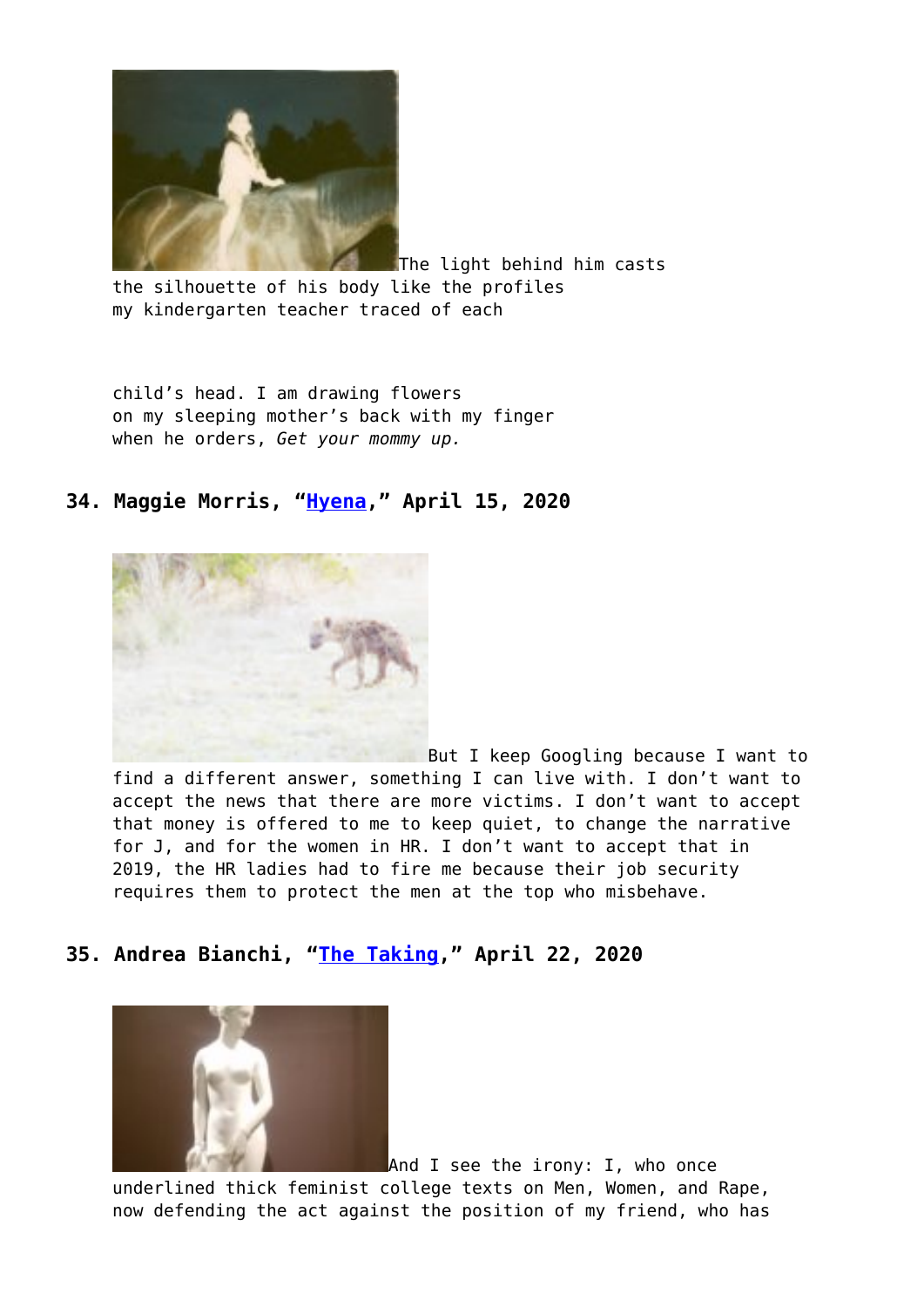argued, between long drags for countless hours, against me, against women's equality, against abortion.

## **36. Stephanie Sellars, ["Purging the Archives of My Mind,](https://entropymag.org/woven-purging-the-archives-of-my-mind/)" April 29, 2020**

I repeated my command. His behavior stopped for a while. Then he started up again. For the second round I was stronger and better able to fight him. But the damage was done. A few months later I found myself flirting with him, perhaps because I was trying to make sense of what happened. Or perhaps because he was cute, and I convinced myself that negative attention from him was preferable to no attention from boys at all. No wonder I spent so many years of my adult life struggling with the word "no."



#### **37. Victoria Lewis, ["In the Locker Room,](https://entropymag.org/woven-in-the-locker-room/)" May 6, 2020**

Even after four decades I still believed I was in control that night, and even if I wasn't asking for it, I'd made a dumb choice. Maybe I wasn't to blame but, after all, I was responsible for my actions. No wonder I never felt safe telling my story. I still



felt complicit in his violence.

#### **38. Jennifer New, "[My Monster](https://entropymag.org/woven-my-monster/)," May 13, 2020**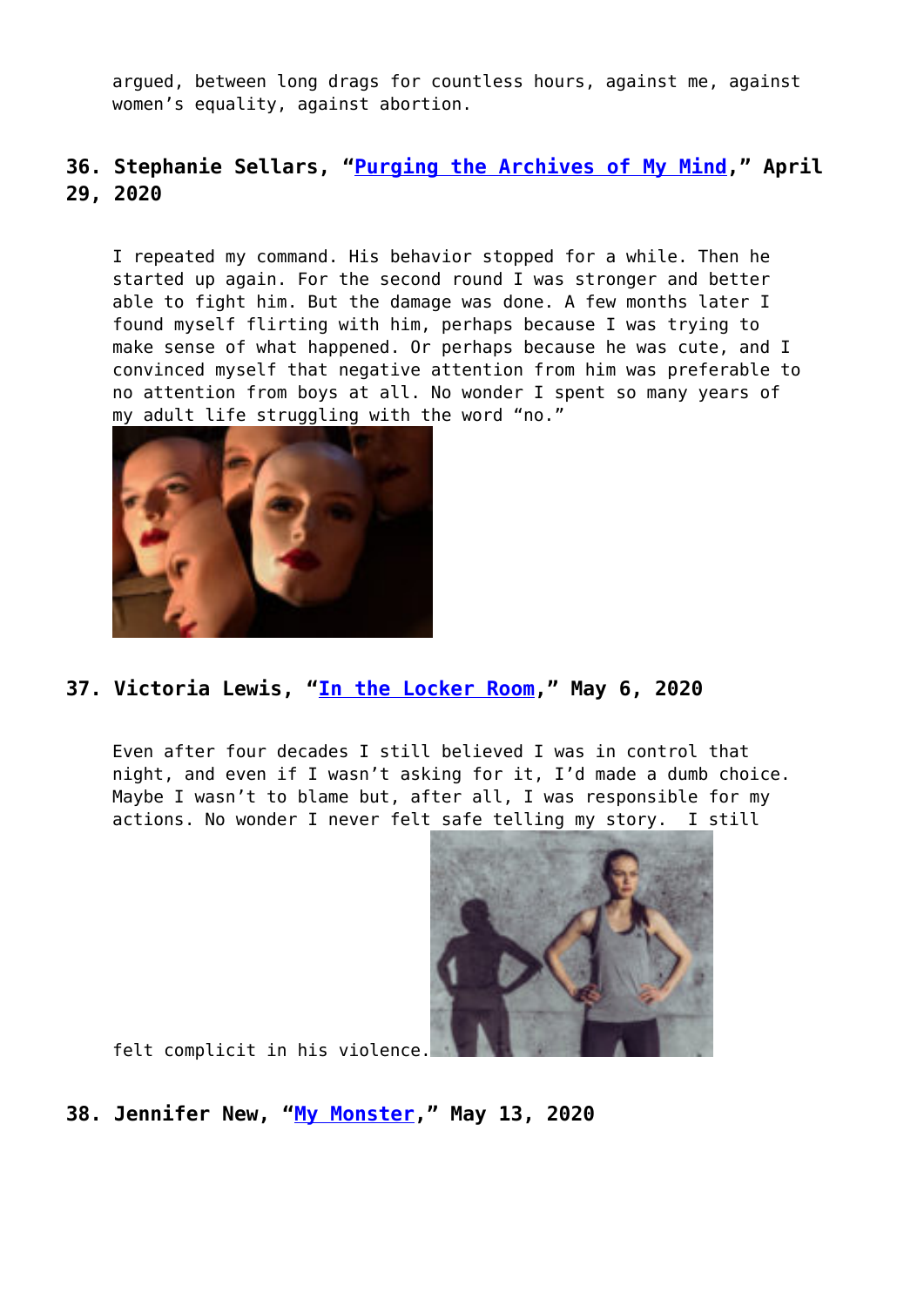

As some monsters need the eclipse or the midnight hour, the trick of my monster is to appear in the guise of a trusted person—a classmate, colleague, or person of stature. Or, perhaps, a husband. Looking like Trust itself, you feel foolish to ever doubt him. But once he turns around and you see the matted, coarse fur and the tail, it is too late. You've already been devoured.

# **39. Bonivon Loy, "[Springtime](https://entropymag.org/woven-springtime/)," May 20, 2020**



[I](https://entropymag.org/woven-springtime/img_0003-copy/) can't feel your touch, yet I know it's there like skin still warm from a recently moved hand. I see how it changed me as a little girl even though I don't know the inciting date. I see how it affects me as a woman even though the knowledge has only been confirmed for the past three springs.

#### **40. Annabelle C. Lee, "[Two Truths and a Lie,](https://entropymag.org/woven-two-truths-and-a-lie/)" May 27, 2020**

This issue is not the result of one gender.

This issue is not solved when stuffed under a rug.

This issue will not get better if children are not taught Truth in their young and impressionable childhood.

This is not an issue the legal system can solve.